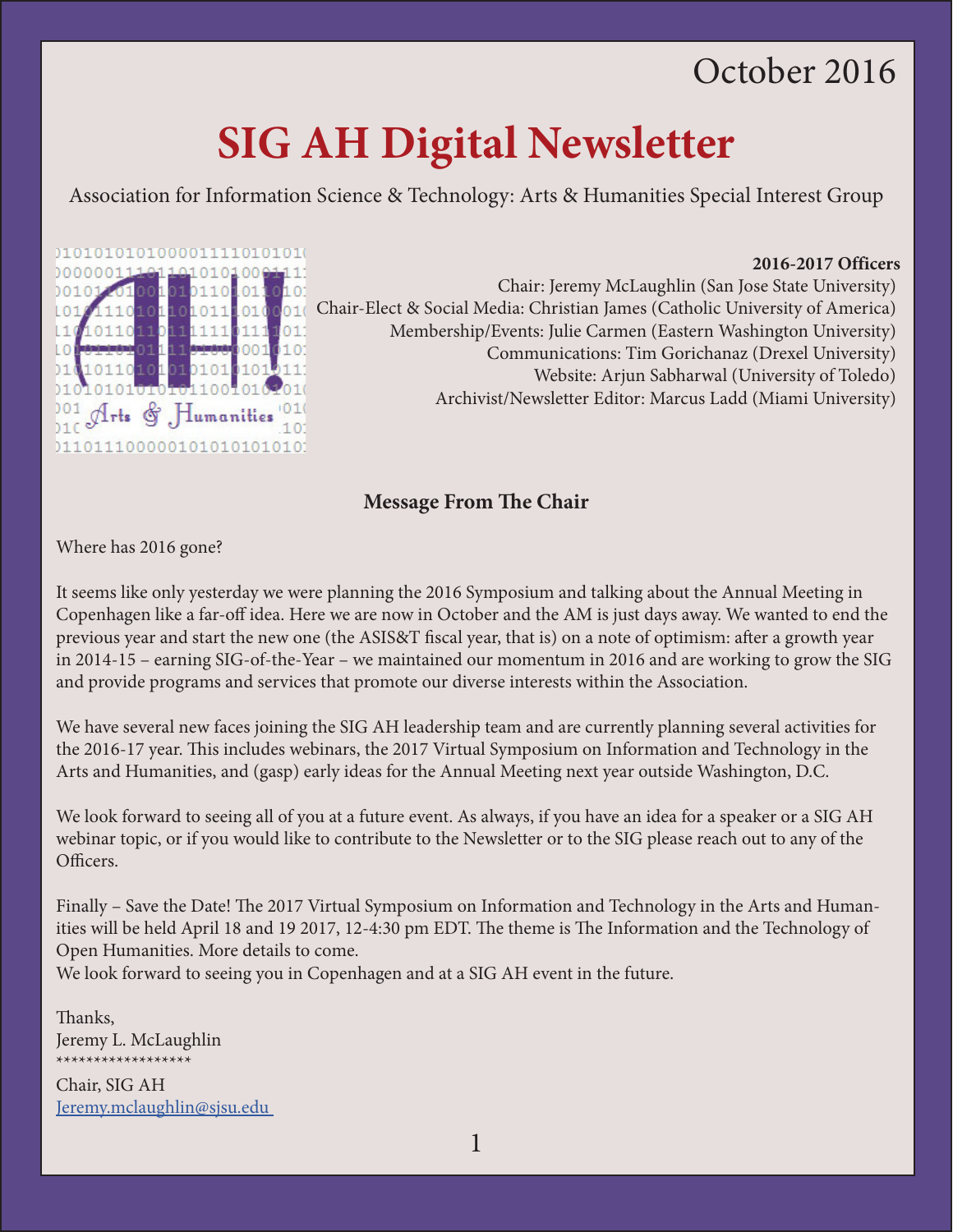# **Visualizations in Digital Collections: Recent Seminars Christian James, Catholic University of America**

As a web librarian, I am frequently looking at research and case studies about digital collections. What are libraries doing with their digital collections? How can I keep my institution up to date on the latest technology and opportunities for innovation?

One new avenue for innovation may be visualizations. At two recent seminars, I explored the possibility of making on-demand graphic representations of text-based digital collections. At the April 2016 Images & Texts in Medical History in Bethesda, Md., Professor Ben Schmidt presented his web application, Bookworm, which takes plain text files and creates line chart graphs of keyword searches based on word frequency.

Many of us are already familiar with methods in the digital humanities. These include text mining large bodies of texts and representing them visually. For scholars, this usually means downloading, installing, and learning software like R or D3 (Data Driven Documents), which can be daunting. Applications like Bookworm allow anyone with a connected web browser to text mine or create visualizations for research or to just satisfy their own curiosity.



A recent ASIS&T webinar presented even more examples of digital collections that create on-demand visualizations. In July, ASIS&T SIG ED hosted Marian Dörk's presentation, "Visualizing Cultural Data: Experimental Interfaces for Digitized Collections." Professor Dörk presented experimental interfaces such as the German Digital Library, which asks "How does a collection of over 7 million cultural heritage objects look like?" The New York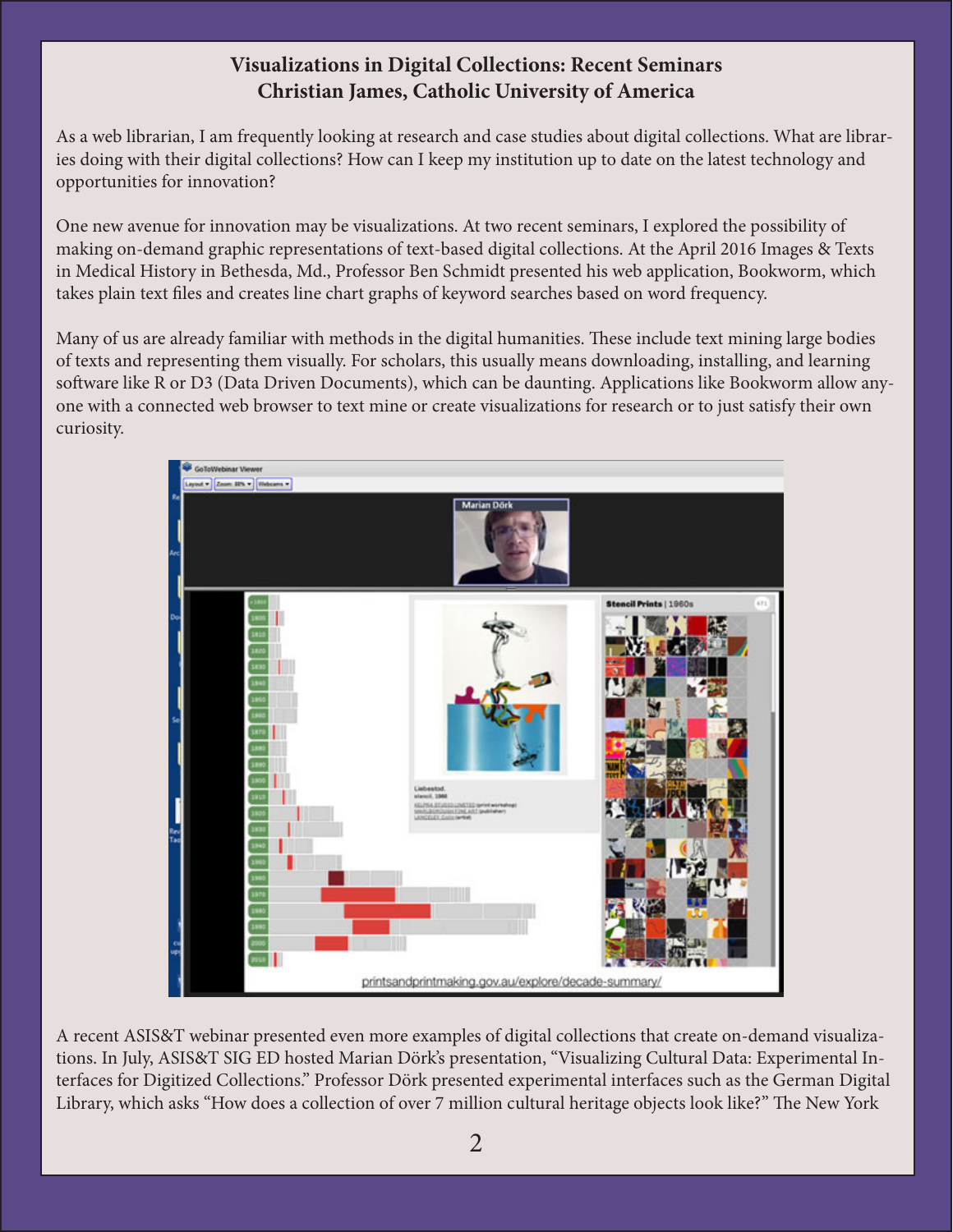Public Library (NYPL), like the German Digital Library, has created a massive collection of miniature document thumbnails to produce a stunning aesthetic. The National Gallery of Australia organizes its large array of thumbnails in an interactive timeline. This international perspective was welcome; while I was aware of NYPL's recent efforts, I was unfamiliar with many of the digital collections and initiatives from abroad.



Perhaps more important than Dörk's examples were his theorizing of experimental interfaces. Experimental interfaces, Dörk says, can convey the extent of a collection, acknowledge a multitude of facets, show both details and abstractions, and provide significant context in ways that traditional interfaces cannot.

Dörk also argues that one subset of digital collection users are "flaneurs," curious explorers that enjoy critically spectating or reflecting from a distance, rather than pursuing a specific information need. Interactive interfaces would therefore be ideally suited to engaging this class of user.

These two presentations open many doors for future research and practice. How do users engage with these types of interfaces? Which ones are the most effective? How many (and what type of) libraries are implementing them, and why? These are questions that could help me and other librarians provide better access to information for the public.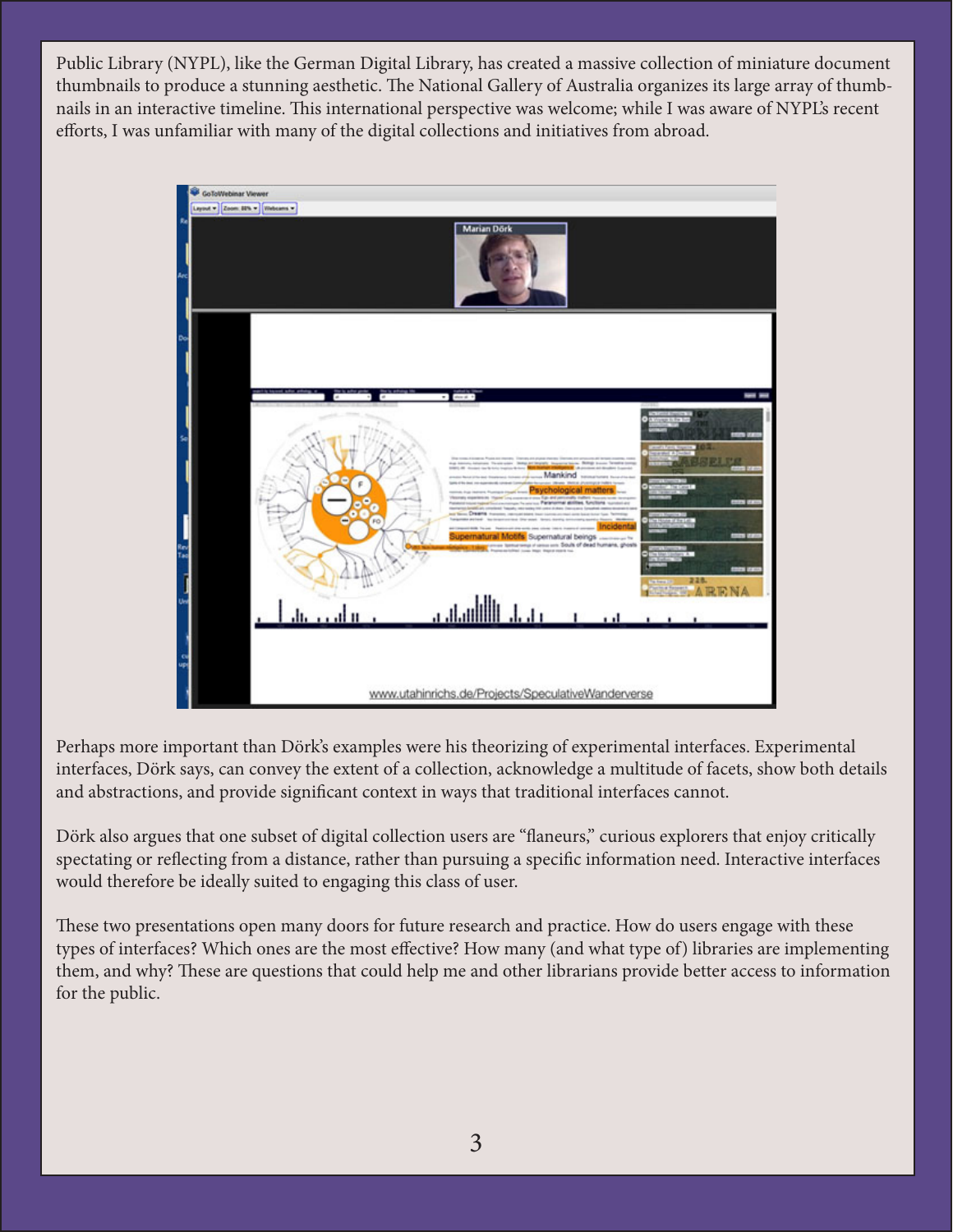# **Research Update Marcus Ladd, Miami University of Ohio**

For the past two years, I have been gathering analytics data of digital collections websites in Ohio. Although organizations like the Association of Research Libraries gather this data for their members, there are limitations to what they offer (i.e. it is only available to their members and only covers the statistics of research libraries). The idea for the project began in January 2015 at a meeting of the Ohio Digitization Interest Group, where the discussion turned to what "good" numbers would be for digital collections usage. Many of us had been gathering statistics and reporting them to our bosses, without any real metrics for evaluation. Because no one wanted to show their hand – again, not knowing how strong or weak their own numbers were – I created an anonymous survey to gather analytics data of digital collections websites.

I am currently completing my report of the survey's second year, this time with the help of Mandy Knapp at the State Library of Ohio (who knows a little more about statistics than I do). As we are still working within the Ohio DIG group, the actual sample size is not the largest (up to fifteen this year after ten last year), but we have responses from a variety of libraries and archives, including public, academic, corporate, and special. Areas we gather data on include the amount of labor put into developing digital collections; the size of the intended audience (e.g. student body population); the number of users, sessions, and page views; the average time spent on the digital collections website and the bounce rate (i.e. the percentage of visitors who leave more or less immediately without exploring the site); and the range of IP addresses that visitors come from (local, state, and national).

| <b>MAJOR FINDINGS</b>                                                                            |                         |         |
|--------------------------------------------------------------------------------------------------|-------------------------|---------|
| • Resources dedicated to developing<br>digital collections strongly correlated to<br>overall use | <b>Total Users</b>      | 42,862  |
|                                                                                                  |                         |         |
| • The larger the platform, the more<br>geographically diverse a user base                        | <b>Total Sessions</b>   | 61,121  |
|                                                                                                  | <b>Total Pageviews</b>  | 325,114 |
| • A larger user base explores less in depth<br>on average                                        | <b>Average Duration</b> | 3'59"   |
| • All results still greatly varied                                                               | <b>Bounce Rate</b>      | 52.44%  |

In addition to providing means and standard deviations for these areas to establish benchmarks (for, e.g., a medium-sized academic library to be able to compare its statistics to similar institutions), the report also includes correlations between the areas of assessment. Some of the revealed correlations are not surprising – that the larger the audience, the more likely they are to come from outside the local community – but the very strong correlation between hours spent on digital collections and overall usage provides the kind of specific data that is needed to justify continuing and expanding digitization efforts.